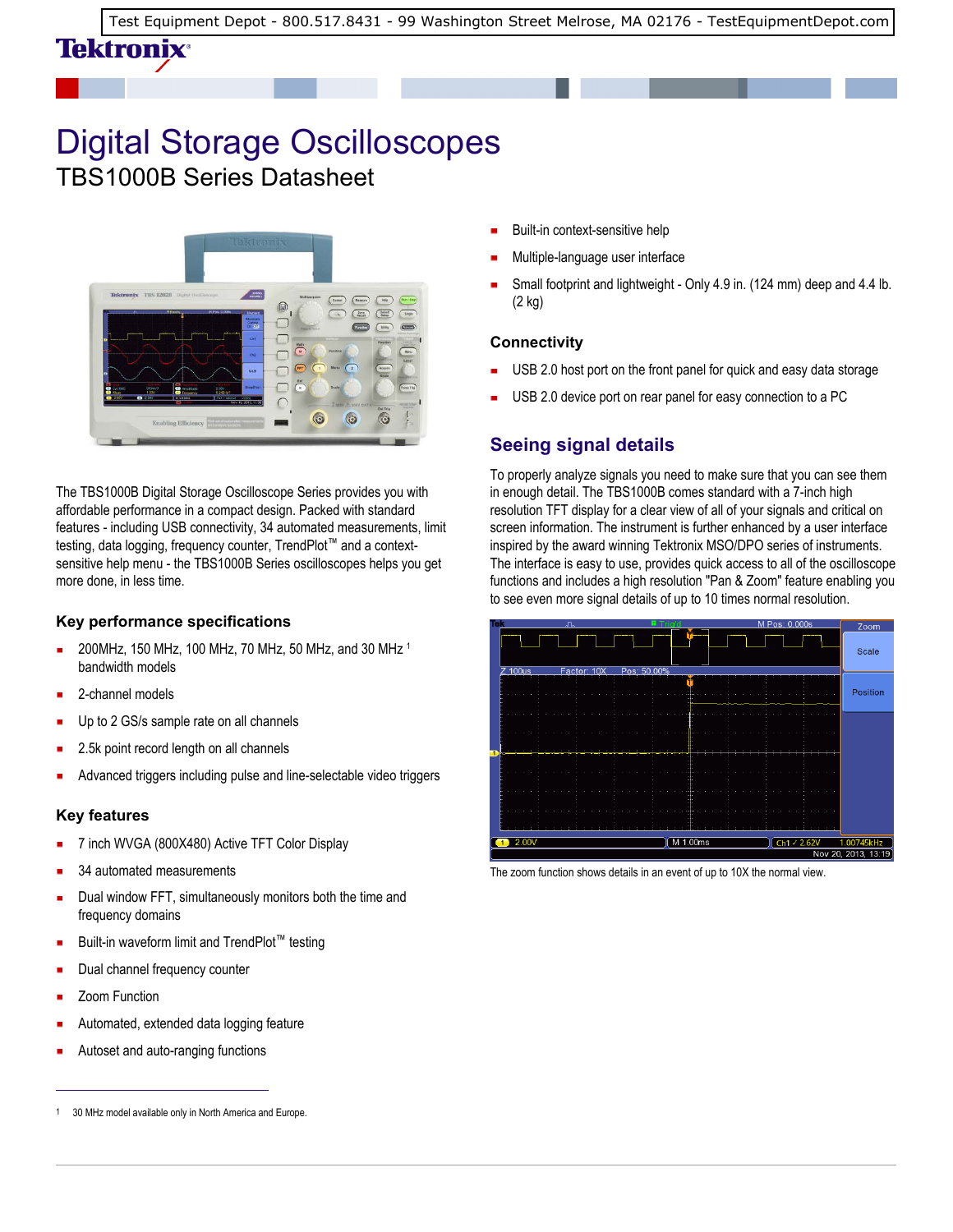## **Digital precision for accurate measurements**

With up to 200 MHz bandwidth, 2 GS/s maximum sample rate and 3% vertical measurement accuracy the TBS1000B allows you to see the details of your signals. With the Tektronix proprietary sampling technology there are no compromises, you will get the stated real-time sampling rate on all channels, all the time with at least of 10X oversampling. The sampling performance is not reduced when changing horizontal settings or when using multiple channels, enabling you to see the true characteristics of your signals.



See all the details other oscilloscopes might miss with Tektronix proprietary digital realtime sampling.

## **Critical tools for troubleshooting your device**

The TBS1000B oscilloscope comes standard with a variety of advanced triggers used to debug today's complex circuitry. Flexible options for utilizing rising or falling edges, pulse widths and video trigger set-ups enable users to quickly isolate their signals of interest.



The pulse trigger function can easily capture critical events.

Once signals are captured, the TBS1000B offers advanced math and measurement capabilities making it easy to evaluate signal quality . Users can add, subtract and multiply waveforms or use any one of 34 automated measurements to quickly and reliably calculate important signal characteristics such as frequency, rise time or overshoot.



Quickly analyze signals with the standard 34 automated measurements.

A dedicated front panel button provides quick access to the FFT function that is capable of showing both frequency and time domain waveforms simultaneously, which provides a convenient way to see the relationship between signals and the FFT results.



Quickly perform an FFT with a dedicated front panel button.

For accurate frequency measurements the TBS1000B also comes with built-in dual channel frequency counters. Independent control of each counter's trigger level provides an easy way to monitor two different signal frequencies simultaneously.



Dual channel - 6 digit frequency counters come standard with all TBS1000 models.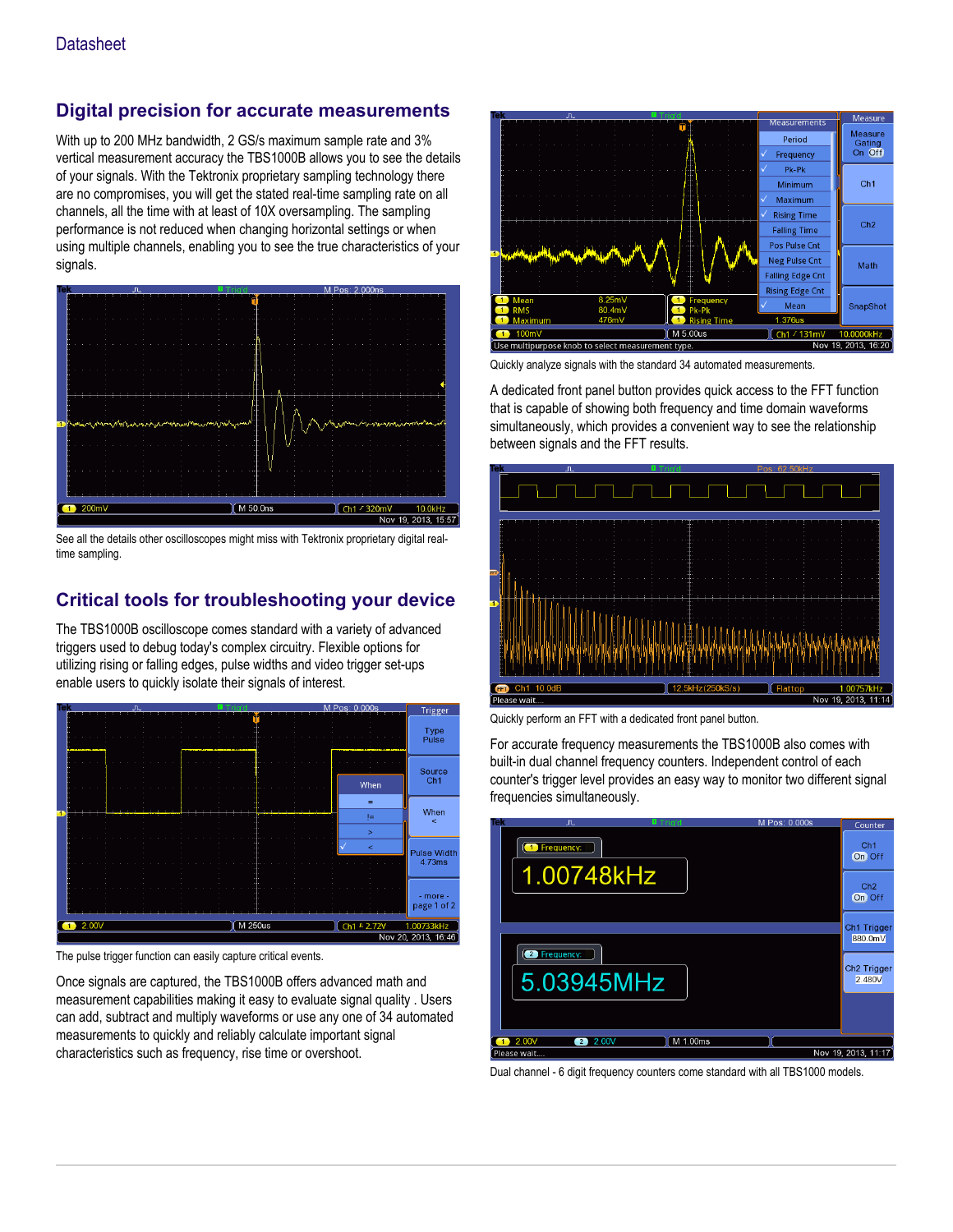#### **Extensive monitoring and analysis tools**

Intermittent faults can be hard to evaluate, simply because they do not repeat often making them difficult to capture. The TrendPlot™ function helps find those faults by plotting measurement values over long periods of time. Select the measurement to capture on either or both channels and then set-up the oscilloscope to continuously monitor those measurements, plot the data on the display and simultaneously save the information to a USB thumb drive. Depending on the oscilloscope setting, you'll be able to capture data for minutes, hours or even days; the only limitation is the size of the thumb drive.



To find intermittent faults the TrendPlot ™ function can monitor measurements for long periods of time.

Often, only Pass/Fail data is needed to determine if a signal is good. This can be accomplished easily with the TBS1000B Limit Test feature. The oscilloscope can be set-up to automatically monitor a source signals and output Pass or Fail results by evaluating whether the acquired waveform falls within predefined boundaries. The TBS1000B Limit Test feature allows users to create templates based on one or two independent reference waveforms, providing more flexibility when creating masks for complex signals. If a failure is detected, a series of specific actions can be triggered which include; stopping waveform acquisition, halting Limit Test functions, saving a screen image of the failed waveform, or any combination of the above.



The Limit Test feature provides a quick Pass/Fail comparison between any triggered input signal and a user- defined template.

#### **Flexible data transfer**

The USB host port on the front panel enables you to save your instrument settings, screenshots, and waveform data onto a USB memory device. This port also supports the built-in Data Logging feature which enables you to set up the oscilloscope to save user- specified triggered waveforms to a USB device for up to 24 hours. You can also select the "Infinite" option for continuous waveform monitoring. In the infinite mode you can save your triggered waveforms to an external USB memory device without a duration limitation until the memory device is full. The oscilloscope will then guide you to insert another USB memory device to continue saving waveforms.



Data logging enables automatic saving of triggered waveforms.

## **Designed to make your work easy**

The TBS1000B series oscilloscopes are designed with the ease of use and familiar operation you have come to expect from Tektronix.

#### **Intuitive operation**

The intuitive user interface with dedicated per-channel vertical controls, auto-setup, and auto-ranging makes these instruments easy to use, reducing learning time and increasing efficiency.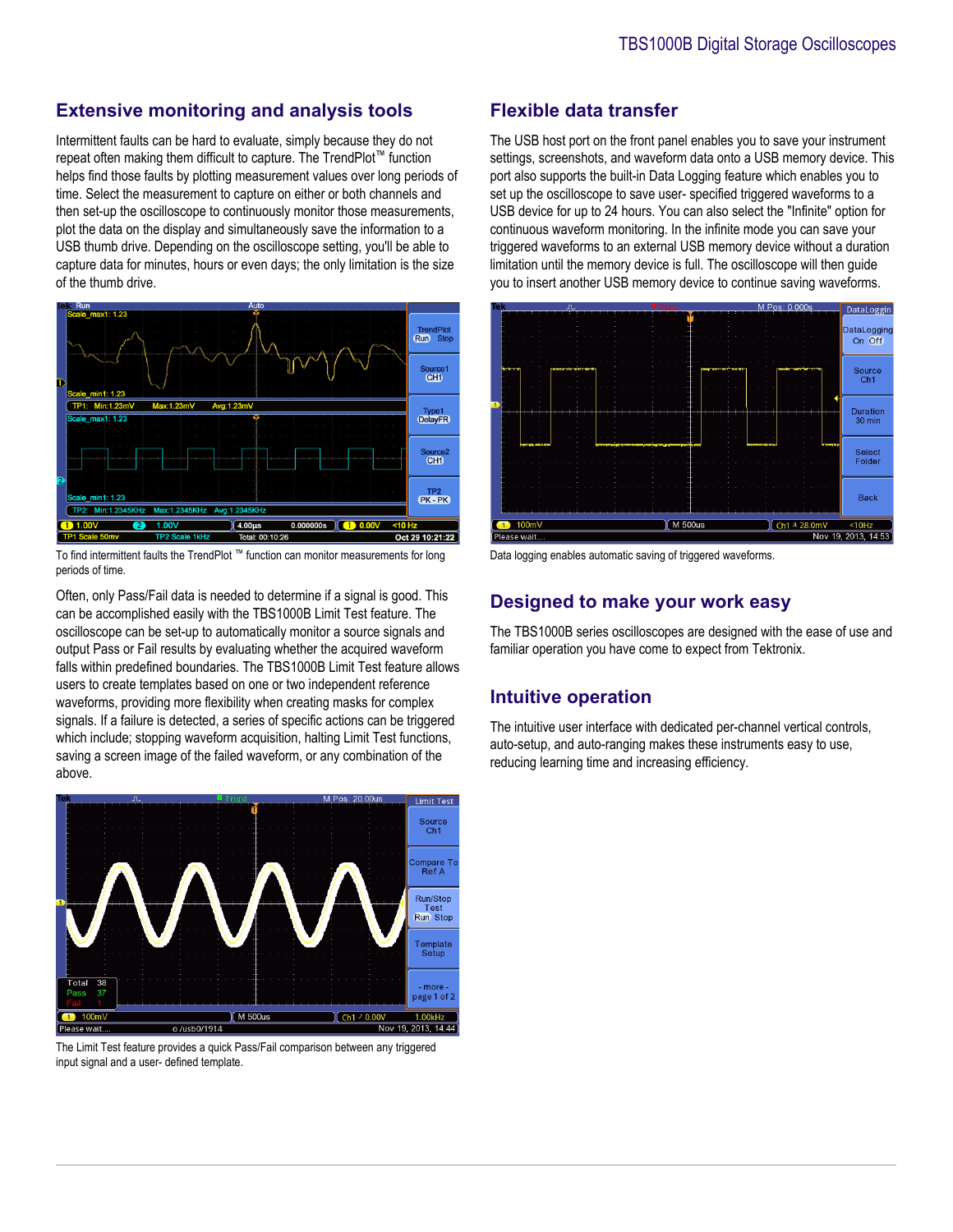#### **Datasheet**

## **Help when you need it, where you need it**

The built-in Help menu provides you with important information about your oscilloscope's features and functions. Help is provided in the same languages as the user interface.



The context-sensitive help system provides important information specific to the task you are working on.

### **Performance you can count on**

In addition to industry-leading service and support, every TBS1000B series oscilloscope comes backed with a 5-year warranty as standard.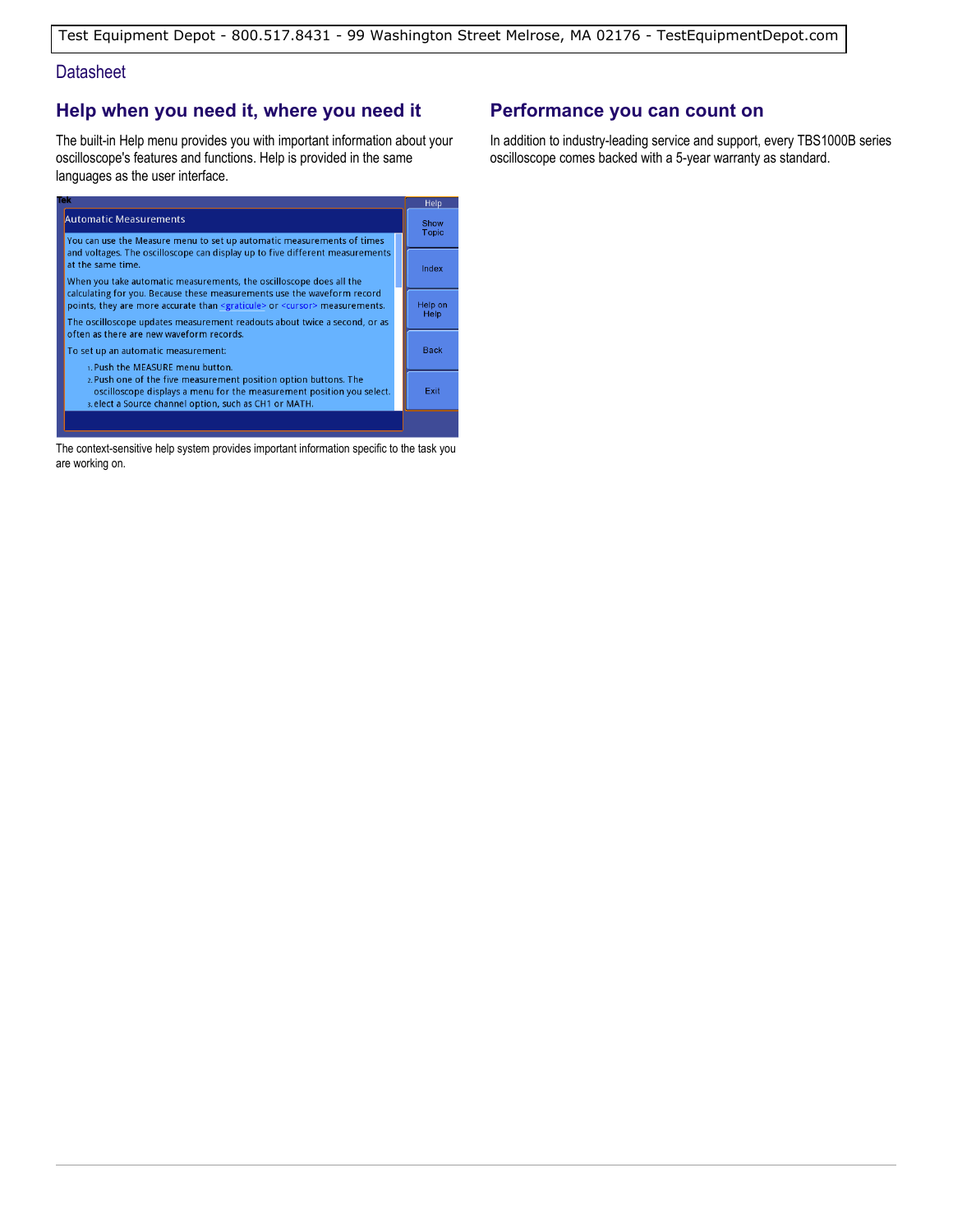## **Specifications**

All specifications apply to all models unless noted otherwise.

#### **Model overview**

|                             | TBS1032B <sup>2</sup>         | <b>TBS1052B</b> | <b>TBS1072B</b> | <b>TBS1102B</b> | <b>TBS1152B</b> | <b>TBS1202B</b> |
|-----------------------------|-------------------------------|-----------------|-----------------|-----------------|-----------------|-----------------|
| <b>Bandwidth</b>            | 30 MHz                        | 50 MHz          | 70 MHz          | 100 MHz         | 150 MHz         | 200 MHz         |
| Channels                    |                               |                 |                 |                 |                 |                 |
| Sample rate on each channel | 500 MS/s                      | $1.0$ GS/s      | $1.0$ GS/s      | $2.0$ GS/s      | $2.0$ GS/s      | 2.0 GS/s        |
| Record length               | 2.5k points at all-time bases |                 |                 |                 |                 |                 |

#### **Vertical system – Analog channels**

| <b>Vertical resolution</b> | 8 bits                                                                                                          |
|----------------------------|-----------------------------------------------------------------------------------------------------------------|
| Input sensitivity range    | 2 mV to 5 V/div on all models with calibrated fine adjustment                                                   |
| DC gain accuracy           | $\pm 3\%$ , from 10 mV/div to 5 V/div                                                                           |
| Maximum input voltage      | 300 V <sub>RMS</sub> CAT II; derated at 20 dB/decade above 100 kHz to 13 V <sub>p-D</sub> AC at 3 MHz and above |
| Offset range               | 2 mV to 200 mV/div: ±1.8 V                                                                                      |
|                            | >200 mV to 5 V/div: $±45$ V                                                                                     |
| <b>Bandwidth limit</b>     | 20 MHz                                                                                                          |
| Input coupling             | AC, DC, GND                                                                                                     |
| Input impedance            | 1 M $\Omega$ in parallel with 20 pF                                                                             |
| <b>Vertical zoom</b>       | Vertically expand or compress a live or stopped waveform                                                        |

#### **Horizontal system — Analog channels**

| Time base range                                               |                                                            |
|---------------------------------------------------------------|------------------------------------------------------------|
| 30 MHz model <sup>3</sup>                                     | 10 ns to 50 s/div                                          |
| 50 MHz and 70 MHz models                                      | $5$ ns to $50$ s/div                                       |
| <b>100MHz, 150MHz and 200MHz</b> 2.5 ns to 50 s/div<br>models |                                                            |
| Time base accuracy                                            | 50 ppm                                                     |
| Horizontal zoom                                               | Horizontally expand or compress a live or stopped waveform |

<sup>2</sup> Available only in North America and Europe.

<sup>3</sup> Available only in North America and Europe.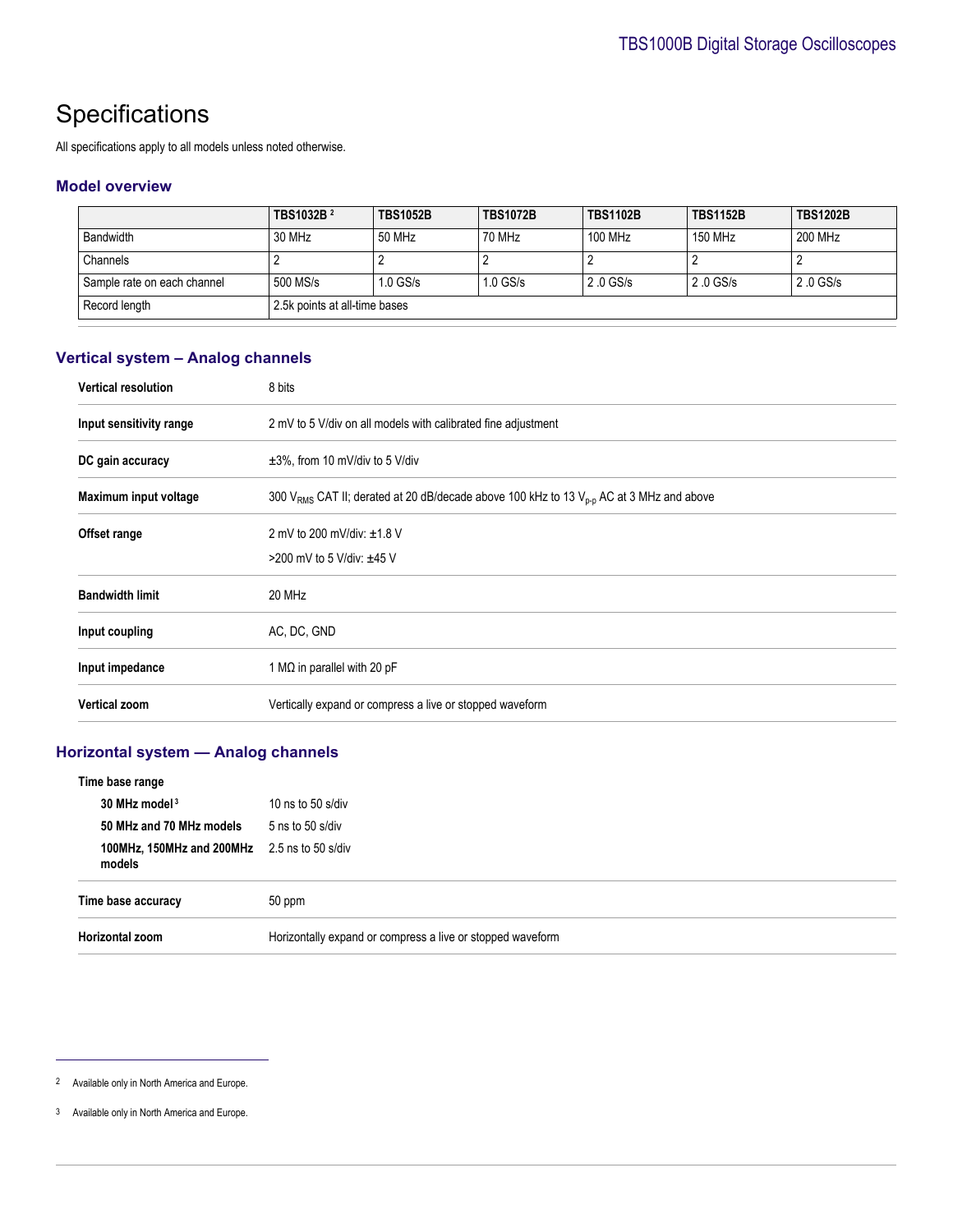## **Datasheet**

## **Input/Output ports**

| <b>USB</b> interface  | USB host port on front panel supports USB flash drives USB device port on back of instrument supports connection to PC and all<br>PictBridge <sup>®</sup> -compatible printers |
|-----------------------|--------------------------------------------------------------------------------------------------------------------------------------------------------------------------------|
| <b>GPIB</b> interface | Optional                                                                                                                                                                       |

## **Data storage**

| Nonvolatile storage                                |                                                                                                            |
|----------------------------------------------------|------------------------------------------------------------------------------------------------------------|
| Reference waveform display                         | 2.5K point reference waveforms                                                                             |
| Waveform storage without<br><b>USB flash drive</b> | 2.5K point                                                                                                 |
| Maximum USB flash drive size                       | 64 GB                                                                                                      |
| Waveform storage with USB<br>flash drive           | 96 or more reference waveforms per 8 MB                                                                    |
| <b>Setups without USB flash</b><br>drive           | 10 front-panel setups                                                                                      |
| Setups with USB flash drive                        | 4000 or more front-panel setups per 8 MB                                                                   |
| Screen images with USB flash<br>drive              | 128 or more screen images per 8 MB (the number of images depends on file format selected)                  |
| Save All with USB flash drive                      | 12 or more Save All operations per 8 MB                                                                    |
|                                                    | A single Save All operation creates 3 to 9 files (setup, image, plus one file for each displayed waveform) |

## **Acquisition system**

| Acquisition modes      |                                                                                                                                                 |
|------------------------|-------------------------------------------------------------------------------------------------------------------------------------------------|
| <b>Peak Detect</b>     | High-frequency and random glitch capture. Captures glitches as narrow as 12 ns (typical) at all time base settings from 5 µs/div to<br>50 s/div |
| Sample                 | Sample data only                                                                                                                                |
| Average                | Waveform averaged, selectable: 4, 16, 64, 128                                                                                                   |
| <b>Single Sequence</b> | Use the Single Sequence button to capture a single triggered acquisition sequence                                                               |
| Roll                   | At acquisition time base settings of >100 ms/div                                                                                                |
|                        |                                                                                                                                                 |

## **Trigger system**

| <b>External trigger input</b>    | Included on all models                                                                                                                           |  |  |
|----------------------------------|--------------------------------------------------------------------------------------------------------------------------------------------------|--|--|
| Trigger modes                    | Auto, Normal, Single Sequence                                                                                                                    |  |  |
| <b>Trigger types</b>             |                                                                                                                                                  |  |  |
| Edge (Rising/Falling)            | Conventional level-driven trigger. Positive or negative slope on any channel. Coupling selections: AC, DC, Noise Reject, HF<br>Reject, LF Reject |  |  |
| Video                            | Trigger on all lines or individual lines, odd/even or all fields from composite video, or broadcast standards (NTSC, PAL, SECAM)                 |  |  |
| <b>Pulse Width (or Glitch)</b>   | Trigger on a pulse width less than, greater than, equal to, or not equal to, a selectable time limit ranging from 33 ns to 10 s                  |  |  |
| <b>Trigger source</b>            | Two channel models: CH1, CH2, Ext, Ext/5, AC Line                                                                                                |  |  |
| <b>Trigger view</b>              | Displays trigger signal while Trigger View button is depressed.                                                                                  |  |  |
| Trigger signal frequency readout | Provides a frequency readout of the trigger source.                                                                                              |  |  |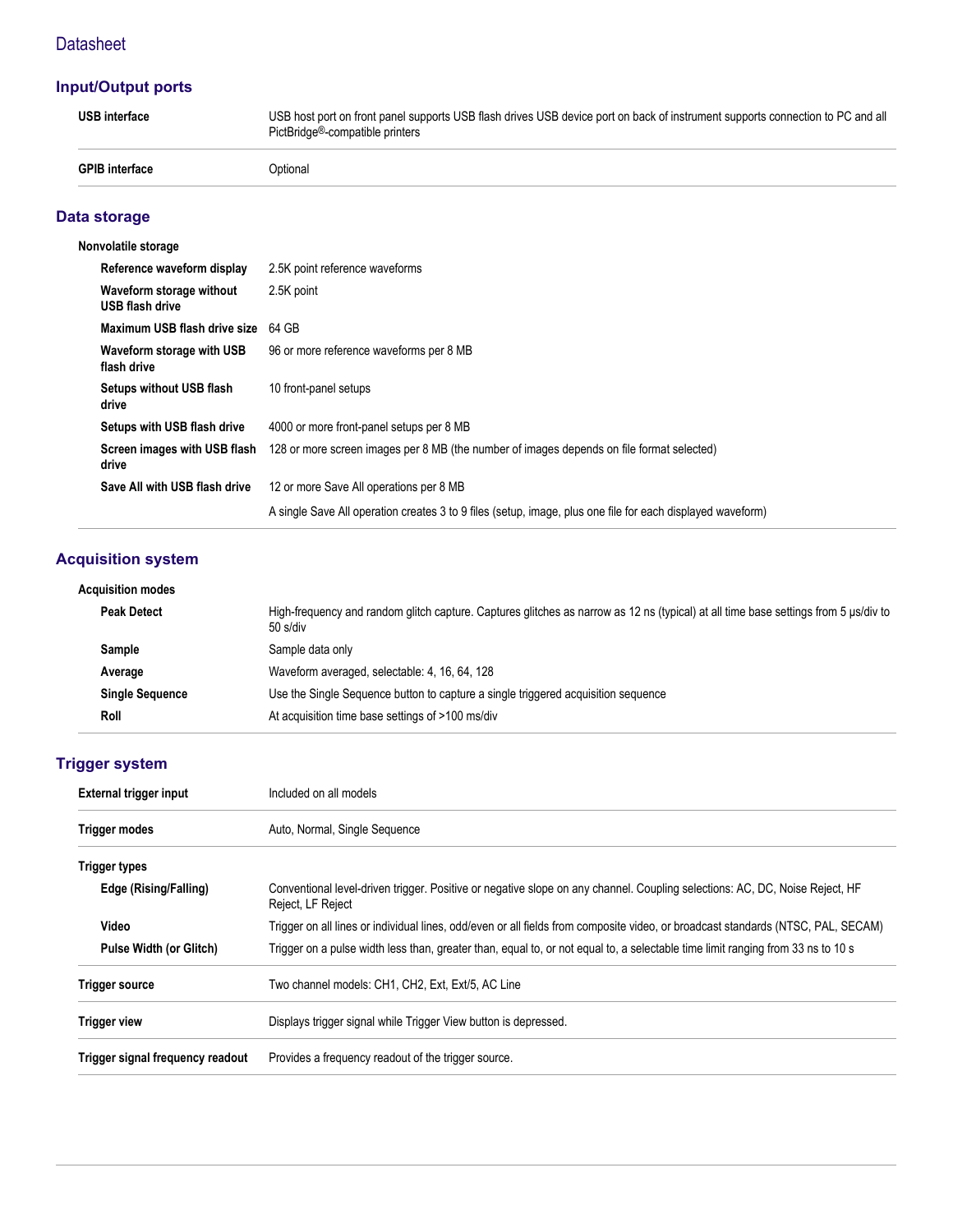#### **Waveform measurements**

| Cursors                       |                                                                                                                                                                                                                                                                                                                                                                                |
|-------------------------------|--------------------------------------------------------------------------------------------------------------------------------------------------------------------------------------------------------------------------------------------------------------------------------------------------------------------------------------------------------------------------------|
| Types                         | Amplitude, Time                                                                                                                                                                                                                                                                                                                                                                |
| <b>Measurements</b>           | ΔΤ. 1/ΔΤ. ΔV                                                                                                                                                                                                                                                                                                                                                                   |
| <b>Automatic measurements</b> | Period, Frequency, Pos Width, Neq Width, Rise Time, Fall Time, Maximum, Minimum, Peak-Peak, Mean, RMS, Cycle RMS,<br>Cursor RMS, Phase, Pos Pulse Cnt, Neg Pulse Cnt, Rise Edge Cn, Fall Edge Cn, Pos Duty, Neg Duty, Amplitude, Cycle Mean,<br>Cursor Mean, Burst Width, Pos Overshoot, Neg Overshoot, Area, Cycle Area, High, Low, Delay RR, Delay RF, Delay FR, Delay<br>FF |

#### **Waveform math**

| Arithmetic            | Add, Subtract, Multiply                                        |  |
|-----------------------|----------------------------------------------------------------|--|
| <b>Math functions</b> | FFT                                                            |  |
| <b>FFT</b>            | Windows: Hanning, Flat Top, Rectangular 2048 sample points     |  |
| <b>Sources</b>        | Two channel models: CH1 - CH2, CH2 - CH1, CH1 + CH2, CH1 × CH2 |  |

#### **Autoset**

| Autoset menu             | Single-button, automatic setup of all channels for vertical, horizontal, and trigger systems, with undo Autoset |
|--------------------------|-----------------------------------------------------------------------------------------------------------------|
| Square wave              | Single Cycle, Multicycle, Rising or Falling Edge                                                                |
| Sine wave                | Single Cycle, Multicycle, FFT Spectrum                                                                          |
| Video (NTSC, PAL, SECAM) | Field: All, Odd, or Even Line: All or Selectable Line Number                                                    |

#### **Autorange**

Automatically adjust vertical and/or horizontal oscilloscope settings when probe is moved from point to point, or when the signal exhibits large changes.

## **Frequency counter**

| <b>Resolution</b>               | 6 digits                                                                                                                                                                                                                                           |
|---------------------------------|----------------------------------------------------------------------------------------------------------------------------------------------------------------------------------------------------------------------------------------------------|
| Accuracy (typical)              | + 51 parts per million including all frequency reference errors and +1 count errors                                                                                                                                                                |
| <b>Frequency range</b>          | AC coupled, 10 Hz minimum to rated bandwidth                                                                                                                                                                                                       |
| Frequency counter signal source | Pulse width or edge selected trigger source                                                                                                                                                                                                        |
|                                 | Frequency counter measures selected trigger source at all times in pulse width and edge mode, including when the oscilloscope<br>acquisition is halted due to changes in run status, or acquisition of a single shot event has completed.          |
|                                 | The frequency counter does not measure pulses that do not qualify as legitimate trigger events.                                                                                                                                                    |
|                                 | Pulse Width mode: Counts pulses of enough magnitude inside the 250 ms measurement window that qualify as triggerable events<br>(e.g. all narrow pulses in a PWM pulse train if set to "<" mode and the limit is set to a relatively small number). |
|                                 | Edge Trigger mode: Counts all pulses of enough magnitude.                                                                                                                                                                                          |
| <b>Channels</b>                 | 2 channel                                                                                                                                                                                                                                          |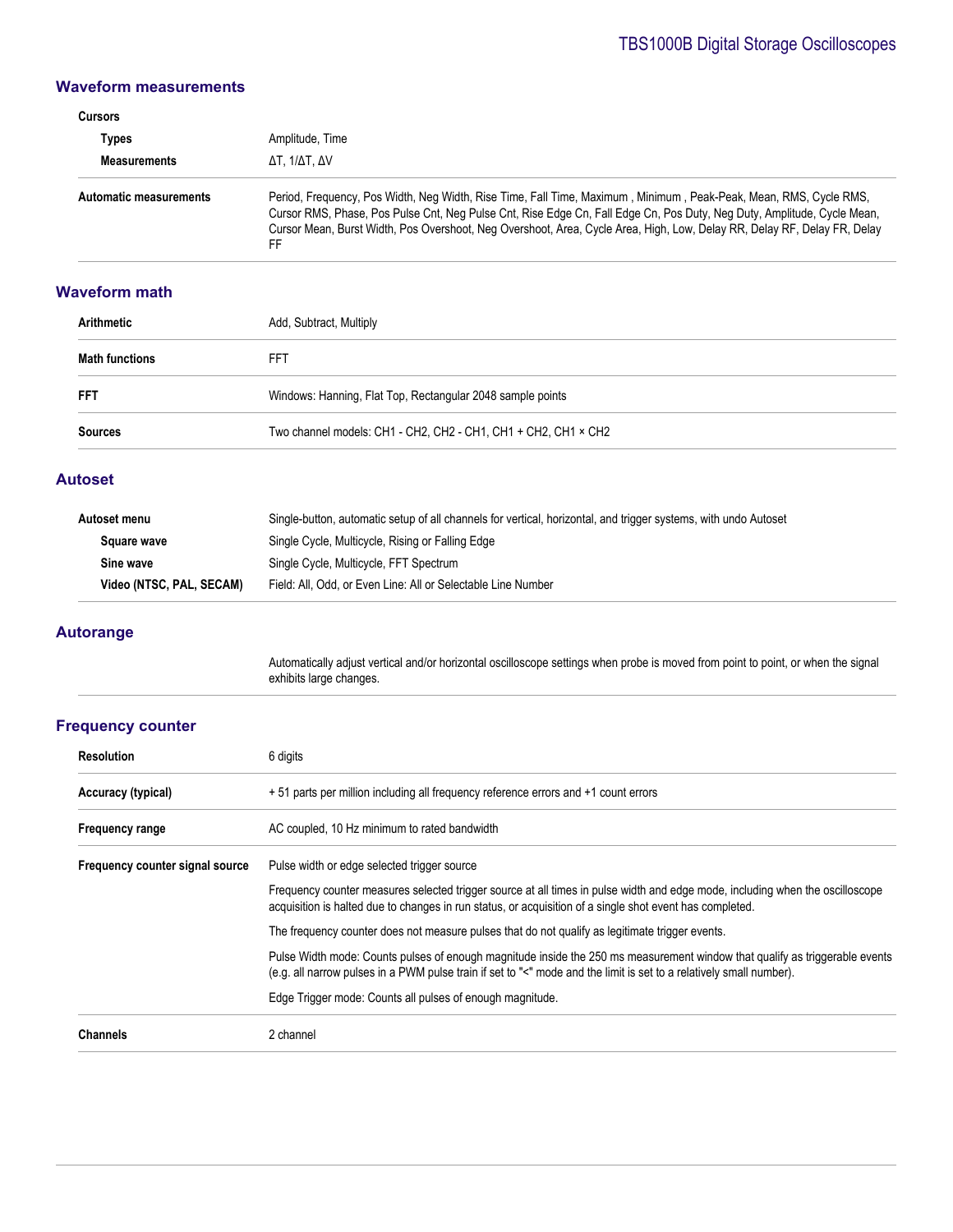#### **Datasheet**

[Test Equipment Depot - 800.517.8431 - 99 Washington Street Melrose, MA 02176 - TestEquipmentDepot.com](http://www.testequipmentdepot.com/) 

#### **Display system**

| Interpolation          | Sin(x)/x                              |
|------------------------|---------------------------------------|
| <b>Waveform styles</b> | Dots, vectors                         |
| Persistence            | Off, $1 s$ , $2 s$ , $5 s$ , infinite |
| Format                 | YT and XY                             |

#### **Power source**

| Power source voltage   | 100 to 240 V $\pm$ 10% |
|------------------------|------------------------|
| Power source frequency |                        |
| 100 V to 240 V         | 50 Hz to 60 Hz         |
| 115 V                  | 400 Hz $\pm$ 10%       |
| Power consumption      | 30 W maximum           |

## **Physical characteristics**

| <b>Dimensions</b>          |                  | mm      | in.     |
|----------------------------|------------------|---------|---------|
|                            | Height           | 158.0   | 6.22    |
|                            | Width            | 326.3   | 12.85   |
|                            | Depth            | 124.2   | 4.89    |
|                            |                  |         |         |
| <b>Shipping dimensions</b> |                  | mm      | in.     |
|                            | Height           | 266.7   | 10.5    |
|                            | Width            | 476.2   | 18.75   |
|                            | Depth            | 228.6   | 9.0     |
|                            |                  |         |         |
| Weight                     |                  | kg      | lb.     |
|                            | Instrument only  | $2.0\,$ | 4.3     |
|                            | with accessories | 2.2     | 4.9     |
|                            |                  |         |         |
| RM2000B rackmount          |                  | mm      | in      |
|                            | Width            | 482.6   | 19.0    |
|                            | Height           | 177.8   | $7.0\,$ |
|                            | Depth            | 108.0   | 4.25    |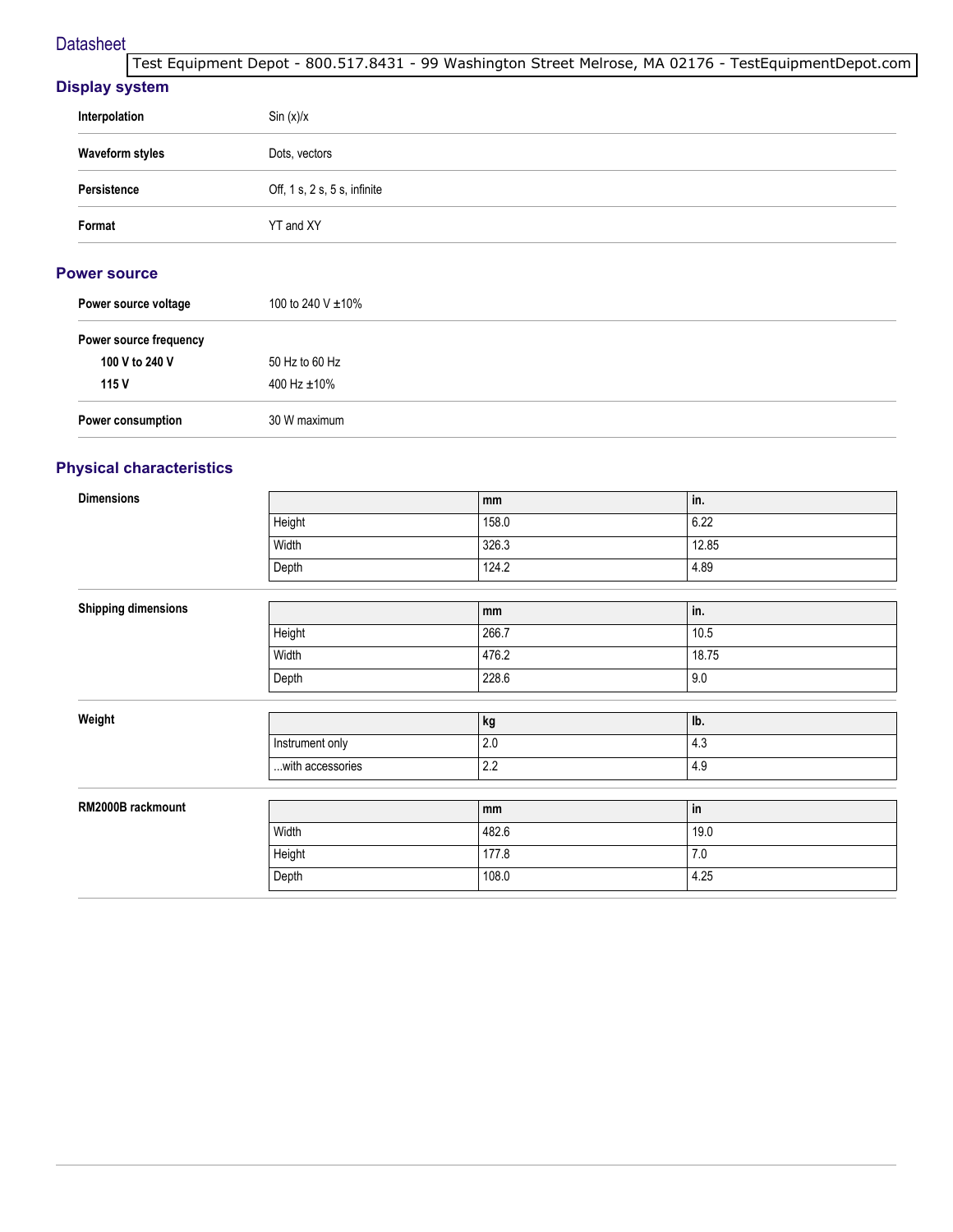## **Environmental**

| Temperature                          |                                                                             |  |
|--------------------------------------|-----------------------------------------------------------------------------|--|
| Operating                            | 0 to +50 $^{\circ}$ C                                                       |  |
| Nonoperating                         | $-40$ to +71 °C                                                             |  |
| <b>Humidity</b>                      |                                                                             |  |
| Operating and nonoperating           | Up to 85% RH at or below $+40$ °C                                           |  |
|                                      | Up to 45% RH up to $+50$ °C                                                 |  |
| Altitude                             |                                                                             |  |
| Operating and nonoperating           | Up to 3,000 m (9,843 ft.)                                                   |  |
| Regulatory                           |                                                                             |  |
| <b>Electromagnetic compatibility</b> | Meets Directive 2004/108/EC, EN 61326-2-1 Class A; Australian EMC Framework |  |
| <b>Safety</b>                        | UL61010-1:2004, CSA22.2 No. 61010-1:2004, EN61010-1:2001, IEC61010-1:2001   |  |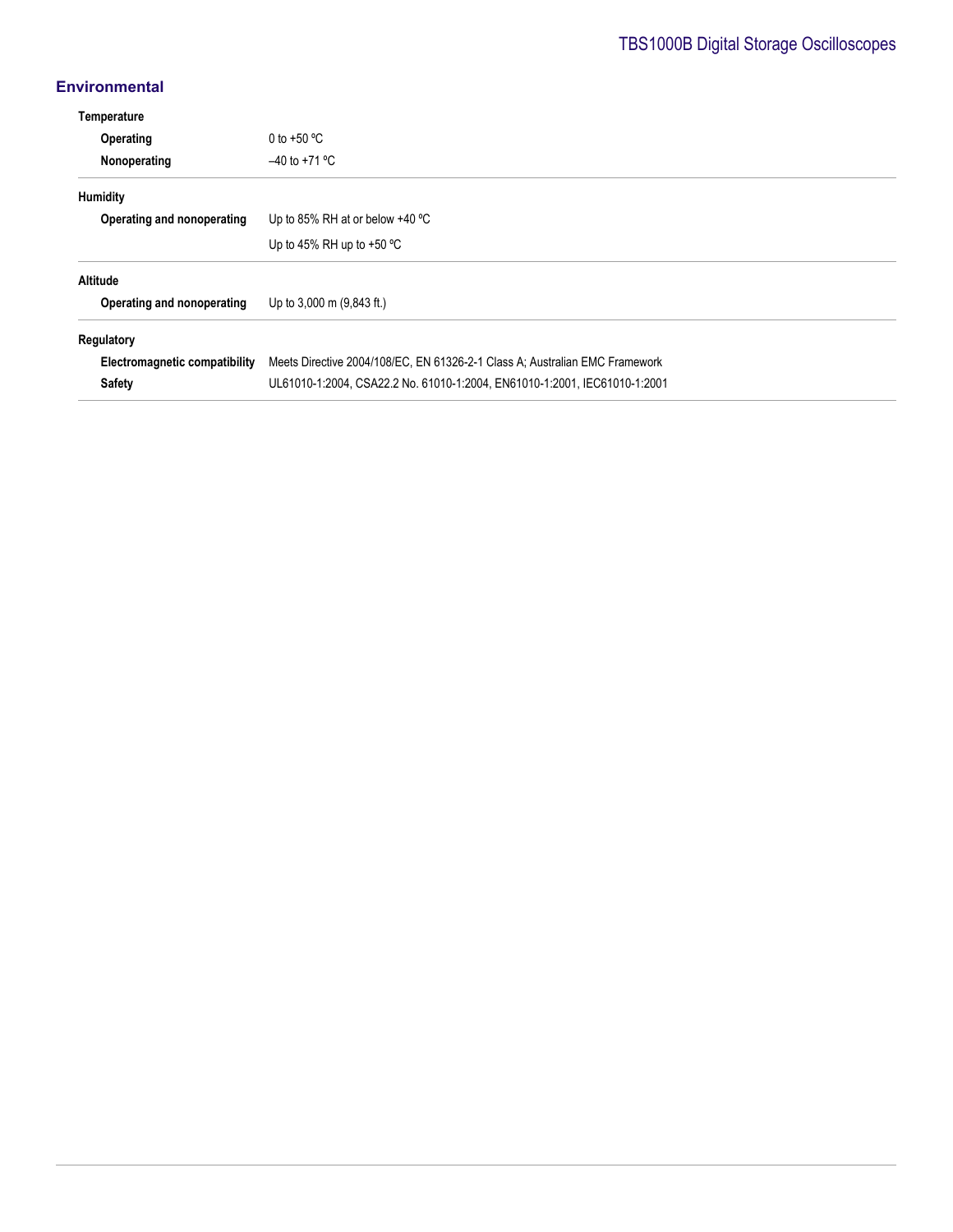## Ordering information

## **Models**

| TBS1032B <sup>4</sup> | 30 MHz, 2 Ch, 500 MS/s, TFT DSO |
|-----------------------|---------------------------------|
| <b>TBS1052B</b>       | 50 MHz, 2 Ch, 1 GS/s, TFT DSO   |
| <b>TBS1072B</b>       | 70 MHz, 2 Ch, 1 GS/s, TFT DSO   |
| <b>TBS1102B</b>       | 100 MHz. 2 Ch. 2 GS/s. TFT DSO  |
| <b>TBS1152B</b>       | 150 MHz. 2 Ch. 2 GS/s. TFT DSO  |
| <b>TBS1202B</b>       | 200 MHz, 2 Ch, 2 GS/s, TFT DSO  |

#### **Language options**

| Opt. L1             | French overlay                           |
|---------------------|------------------------------------------|
| Opt. L <sub>2</sub> | Italian overlay                          |
| Opt. L <sub>3</sub> | German overlay                           |
| Opt. L4             | Spanish overlay                          |
| Opt. L5             | Japanese overlay <sup>5</sup>            |
| Opt. L <sub>6</sub> | Portuguese overlay                       |
| Opt. L7             | Simplified Chinese overlay <sup>5</sup>  |
| Opt. L8             | Traditional Chinese overlay <sup>5</sup> |
| Opt. L9             | Korean overlay <sup>5</sup>              |
| <b>Opt. L10</b>     | Russian overlay                          |

## **Power plug options**

Options A3, A6, A10, A11 and A12 are not available on the TBS1032B model.

| Opt. A0         | North America power plug (115 V, 60 Hz)  |
|-----------------|------------------------------------------|
| Opt. A1         | Universal Euro power plug (220 V, 50 Hz) |
| Opt. A2         | United Kingdom power plug (240 V, 50 Hz) |
| Opt. A3         | Australia power plug (240 V, 50 Hz)      |
| Opt. A5         | Switzerland power plug (220 V, 50 Hz)    |
| Opt. A6         | Japan power plug (100 V, 50/60 Hz)       |
| Opt. A10        | China power plug (50 Hz)                 |
| <b>Opt. A11</b> | India power plug (50 Hz)                 |

<sup>4</sup> Available only in North America and Europe.

<sup>5</sup> Not available with the TBS1032B model.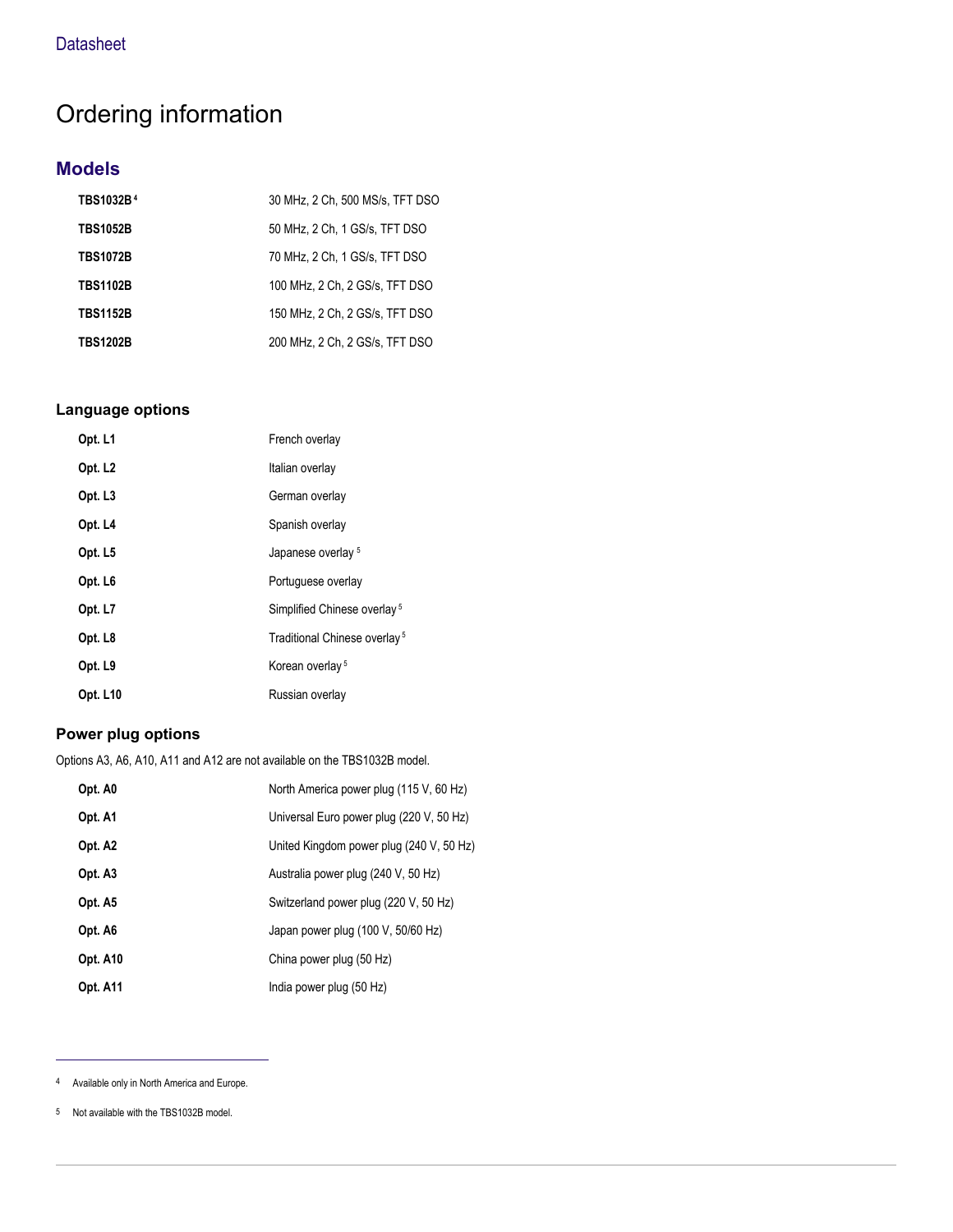**Opt. A12** Brazil power plug (60 Hz) **Opt. A99** No power cord

## **Service options**

**Opt. D1** Calibration Data Report

Probes and accessories are not covered by the oscilloscope warranty and Service Offerings. Refer to the datasheet of each probe and accessory model for its unique warranty and calibration terms.

#### **Probe option**

| Replaces standard probes with P2220 probes (200 MHz passive voltage probes with 1x/ 10x attenuation) |
|------------------------------------------------------------------------------------------------------|
|                                                                                                      |

#### **Standard accessories**

| <b>Accessory</b>                | <b>Description</b>                                                                                                                                                                                                                                                                                                       |
|---------------------------------|--------------------------------------------------------------------------------------------------------------------------------------------------------------------------------------------------------------------------------------------------------------------------------------------------------------------------|
| Passive probes, one per channel | TPP0051: 50MHz passive probe for: TBS1032B <sup>6</sup> , TBS1052B                                                                                                                                                                                                                                                       |
|                                 | TPP0101: 100 MHz passive probe for: TBS1072B, TBS1102B                                                                                                                                                                                                                                                                   |
|                                 | TPP0201: 200 MHz passive probe for: TBS1152B, TBS1202B                                                                                                                                                                                                                                                                   |
| Power cord                      | (Please specify plug option)                                                                                                                                                                                                                                                                                             |
| NIM/NIST                        | Traceable certificate of calibration                                                                                                                                                                                                                                                                                     |
| Printed documentation           | Installation and safety manual                                                                                                                                                                                                                                                                                           |
|                                 | (English, Japanese, and Simplified Chinese)                                                                                                                                                                                                                                                                              |
| CD with customer documentation  | Customer documentation including detailed user manuals (English, French, German, Italian, Japanese, Korean,<br>Portuguese, Russian, Simplified Chinese, Spanish, Traditional Chinese)                                                                                                                                    |
| 5-year warranty                 | Covers labor and parts for defects in materials and workmanship for 5 years, excluding probes and accessories<br>(probes and accessories are not covered by the oscilloscope warranty and service offerings, refer to the data sheet<br>of each probe and accessory model for its unique warranty and calibration terms) |

#### **Recommended accessories**

| Accessory      | <b>Description</b>                                          |
|----------------|-------------------------------------------------------------|
| TEK-USB-488    | GPIB-to-USB converter                                       |
| AC2100         | Soft carrying case for instrument                           |
| HCTEK4321      | Hard plastic carrying case for instrument (requires AC2100) |
| <b>RM2000B</b> | Rackmount kit                                               |
| 077-0444-xx    | Programmer manual - English only                            |
| 077-0772-xx    | Service manual - English only                               |
| 174-4401-xx    | USB host to device cable, 3 ft. long                        |

<sup>6</sup> Available only in North America and Europe.